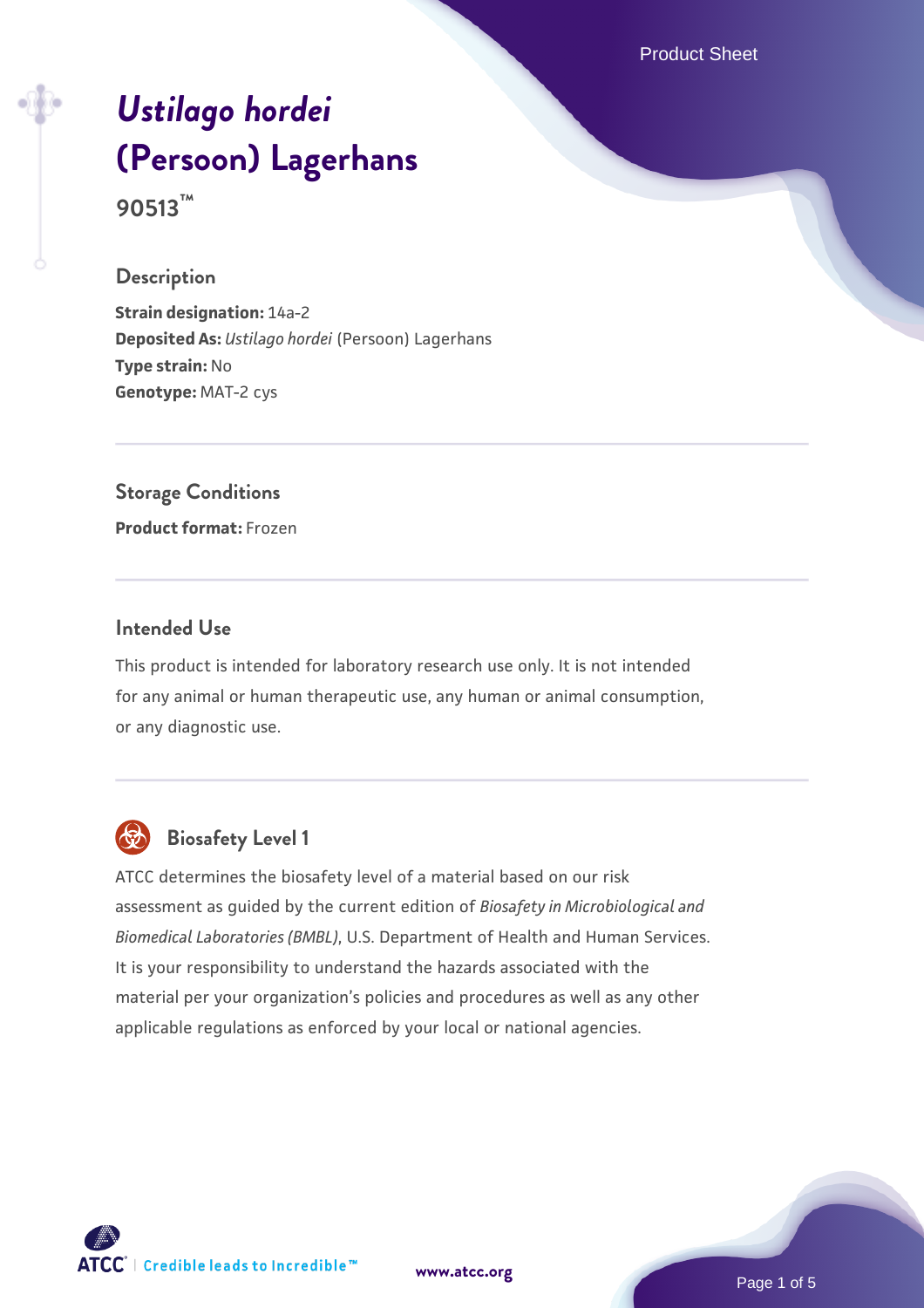ATCC highly recommends that appropriate personal protective equipment is always used when handling vials. For cultures that require storage in liquid nitrogen, it is important to note that some vials may leak when submersed in liquid nitrogen and will slowly fill with liquid nitrogen. Upon thawing, the conversion of the liquid nitrogen back to its gas phase may result in the vial exploding or blowing off its cap with dangerous force creating flying debris. Unless necessary, ATCC recommends that these cultures be stored in the vapor phase of liquid nitrogen rather than submersed in liquid nitrogen.

# **Certificate of Analysis**

For batch-specific test results, refer to the applicable certificate of analysis that can be found at www.atcc.org.

## **Growth Conditions**

**Medium:**  [ATCC Medium 200: YM agar or YM broth](https://www.atcc.org/-/media/product-assets/documents/microbial-media-formulations/2/0/0/atcc-medium-200.pdf?rev=ac40fd74dc13433a809367b0b9da30fc) **Temperature:** 24°C

## **Material Citation**

If use of this material results in a scientific publication, please cite the material in the following manner: *Ustilago hordei* (Persoon) Lagerhans (ATCC 90513)

**References**



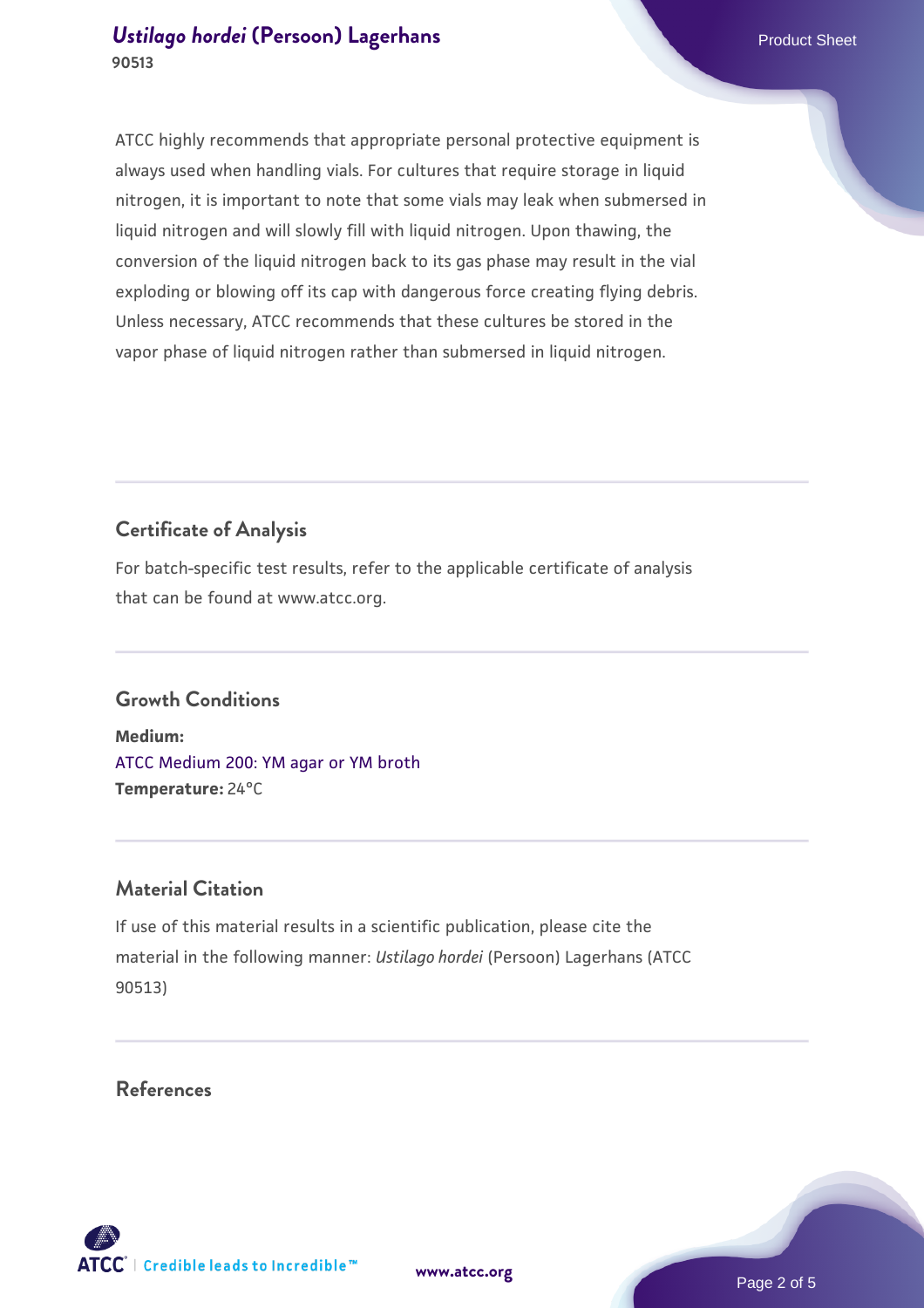References and other information relating to this material are available at www.atcc.org.

#### **Warranty**

The product is provided 'AS IS' and the viability of ATCC® products is warranted for 30 days from the date of shipment, provided that the customer has stored and handled the product according to the information included on the product information sheet, website, and Certificate of Analysis. For living cultures, ATCC lists the media formulation and reagents that have been found to be effective for the product. While other unspecified media and reagents may also produce satisfactory results, a change in the ATCC and/or depositor-recommended protocols may affect the recovery, growth, and/or function of the product. If an alternative medium formulation or reagent is used, the ATCC warranty for viability is no longer valid. Except as expressly set forth herein, no other warranties of any kind are provided, express or implied, including, but not limited to, any implied warranties of merchantability, fitness for a particular purpose, manufacture according to cGMP standards, typicality, safety, accuracy, and/or noninfringement.

#### **Disclaimers**

This product is intended for laboratory research use only. It is not intended for any animal or human therapeutic use, any human or animal consumption, or any diagnostic use. Any proposed commercial use is prohibited without a license from ATCC.

While ATCC uses reasonable efforts to include accurate and up-to-date information on this product sheet, ATCC makes no warranties or representations as to its accuracy. Citations from scientific literature and patents are provided for informational purposes only. ATCC does not warrant





Page 3 of 5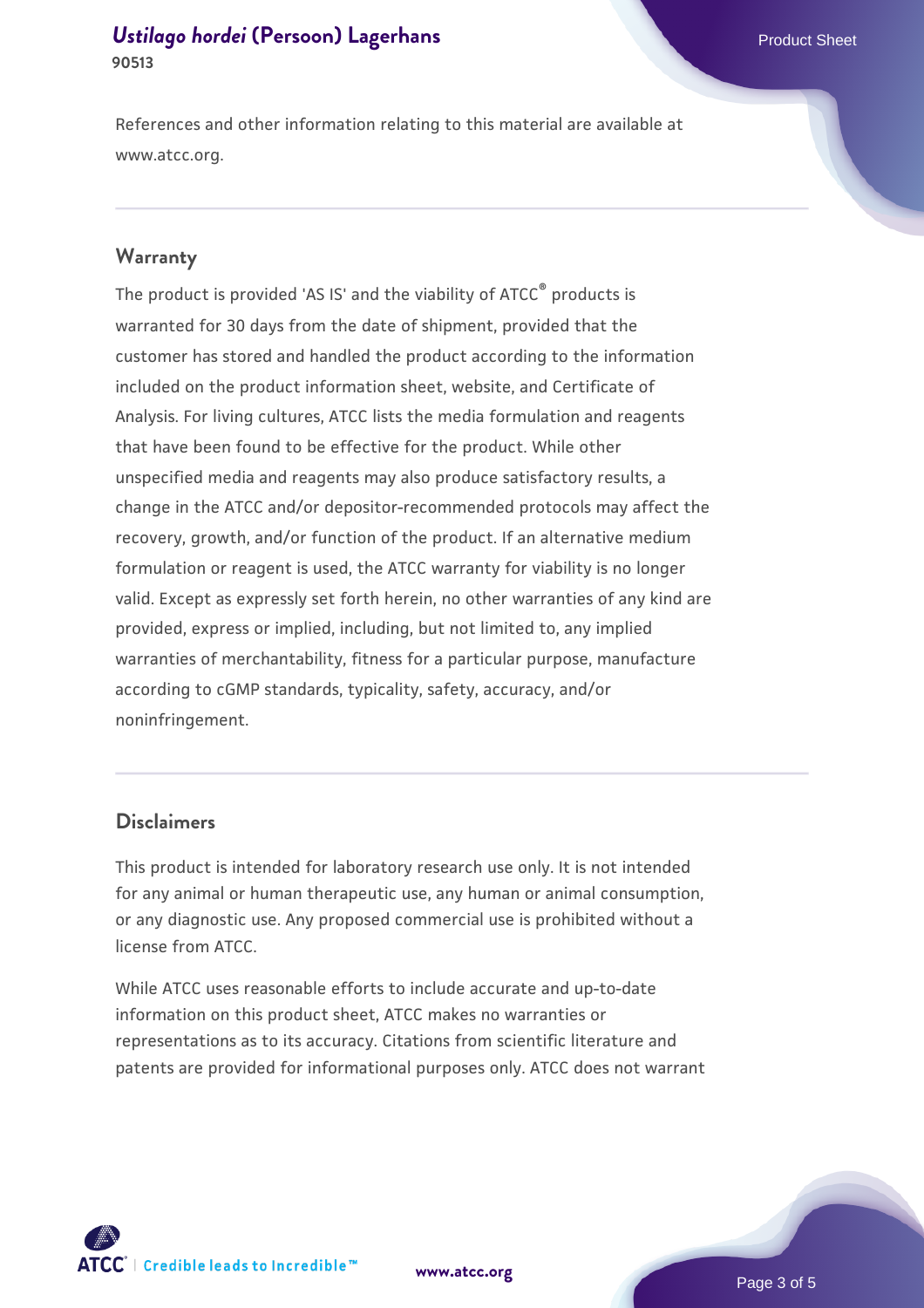that such information has been confirmed to be accurate or complete and the customer bears the sole responsibility of confirming the accuracy and completeness of any such information.

This product is sent on the condition that the customer is responsible for and assumes all risk and responsibility in connection with the receipt, handling, storage, disposal, and use of the ATCC product including without limitation taking all appropriate safety and handling precautions to minimize health or environmental risk. As a condition of receiving the material, the customer agrees that any activity undertaken with the ATCC product and any progeny or modifications will be conducted in compliance with all applicable laws, regulations, and guidelines. This product is provided 'AS IS' with no representations or warranties whatsoever except as expressly set forth herein and in no event shall ATCC, its parents, subsidiaries, directors, officers, agents, employees, assigns, successors, and affiliates be liable for indirect, special, incidental, or consequential damages of any kind in connection with or arising out of the customer's use of the product. While reasonable effort is made to ensure authenticity and reliability of materials on deposit, ATCC is not liable for damages arising from the misidentification or misrepresentation of such materials.

Please see the material transfer agreement (MTA) for further details regarding the use of this product. The MTA is available at www.atcc.org.

# **Copyright and Trademark Information**

© ATCC 2021. All rights reserved. ATCC is a registered trademark of the American Type Culture Collection.

#### **Revision**

This information on this document was last updated on 2021-05-19

#### **Contact Information**



**[www.atcc.org](http://www.atcc.org)**

Page 4 of 5